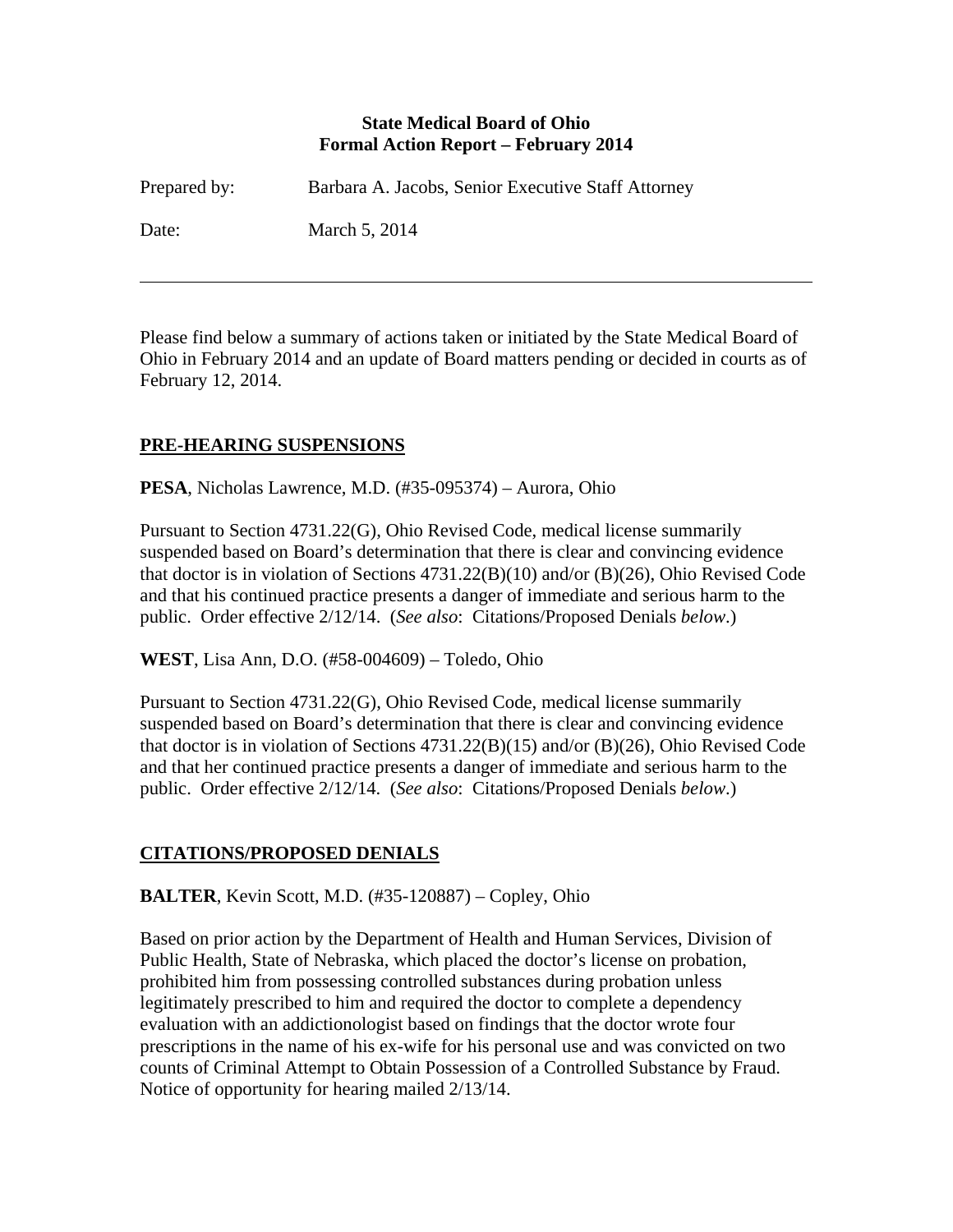**COLE**, Theodore J., D.O. (#34-004375) – West Chester, Ohio

Based on allegations that the doctor provided care and treatment to two specified patients who were family members and that he wrote prescriptions for controlled substances for both patients in non-emergent situations. Notice of opportunity for hearing mailed 2/13/14.

**GILL**, Anureet, M.D. (#57-016340) – Cleveland, Ohio

Based on the doctor's alleged violation of the limitations placed on her license pursuant to 5/9/12 consent agreement due to her relapse, her failure to appear for scheduled quarterly appearances, her failure to timely call in to a Board-approved drug testing facility, including her failure to submit to scheduled urine screens, her failure to attend required drug and alcohol rehabilitation meetings, and her failure to report her relapse to the Board and on allegations that the doctor is impaired in her ability to practice according to acceptable and prevailing standards of care because of habitual or excessive use or abuse of alcohol. Notice of opportunity for hearing mailed 2/13/14.

**GREENE**, Christi Lynn, M.T. (#33-017550) – Wilmington, Ohio

Based on the massage therapist's conviction on one felony count of Attempted Illegal Assembly or Possession of Chemicals for the Manufacture of Drugs. Notice of opportunity for hearing mailed 2/13/14.

**MUDD**, Mary Elizabeth, M.D. (#35-051008) – Columbus, Ohio

Based on allegations that in her care and treatment of 10 specified liposuction patients, the doctor violated Board rules governing office based surgery, which if proved constitutes a departure from or failure to conform to minimal standards of care of similar practitioners under the same or similar circumstances. Notice of opportunity for hearing mailed 2/13/14.

**NGENGWE**, Raphael Ngengwe, M.D. (#35-088468) – Kansas City, Missouri

Based on prior action by the Iowa Board of Medicine, which issued a warning to the doctor and fined him for his violation of the terms of a Physician Health Contract and on the doctor's alleged failure to cooperate in an investigation conducted by the State Medical Board of Ohio. Notice of opportunity for hearing mailed 2/13/14.

**PESA**, Nicholas Lawrence, M.D. (#35-095374) – Aurora, Ohio

Based on allegations that the doctor is impaired in his ability to practice according to acceptable and prevailing standards of care because of habitual or excessive use or abuse of drugs and his statements that he diverted and self-administered opioids by reserving waste medications from two to three patients a day for the previous six months, which if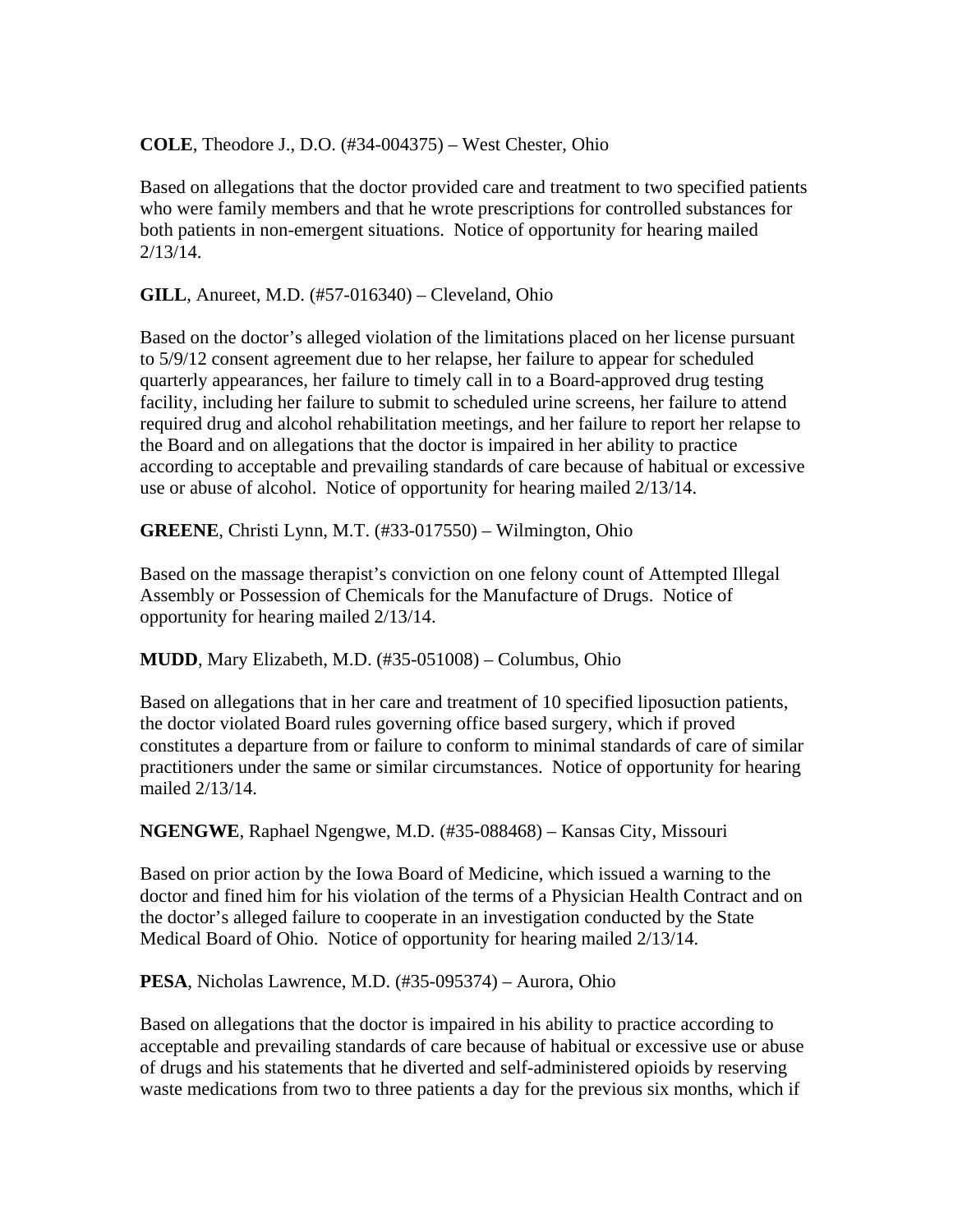proven constitutes the commission of acts constituting felonies. Notice of opportunity for hearing mailed 2/13/14.

**WEST**, Lisa Ann, D.O. (#58-004609) – Toledo, Ohio

Based on the doctor's alleged violation of the limitations placed on her license pursuant to 9/12/13 consent agreement due to her relapse on alcohol and on her impairment of ability to practice according to acceptable and prevailing standards of care because of habitual or excessive use or abuse of alcohol. Notice of opportunity for hearing mailed 2/13/14.

### **FINAL ORDERS**

**AGUOLU**, Obianuju Genevieve, M.D. (M.D. Applicant) – Streetsboro, Ohio

Application for license to practice medicine and surgery in Ohio denied. Based on the doctor's false, fraudulent, deceptive or misleading statements in her application for a license to practice medicine and surgery in Ohio; the doctor's departure from or failure to conform to minimal standards of care of similar practitioners under the same or similar circumstances based upon repeated concerns for patient care and safety during the doctor's training at two separate programs; and on the doctor not having practiced medicine and surgery or entered a training program within the two years prior to her application for a license to practice medicine and surgery in Ohio. Order effective 2/26/14.

**BADRI**, Rafael A., M.D. (#35-050410) – Euclid, Ohio

Medical license permanently revoked. Based on doctor's violation of certain terms, conditions and limitations imposed by the Board on 10/14/09, including the doctor's failure to submit quarterly declarations and attend required personal appearances. Order effective 2/26/14. (Review and Journal Entry – No hearing requested.)

**KARSH**, Richard Bruce, M.D. (#35-087844) – Colorado Springs, Colorado

Medical license revoked. Based on prior actions by the Colorado Medical Board, which issued two Letters of Admonition to the doctor due to his failure to properly interpret film studies of two patients and failure to recommend further diagnostic testing as necessary. Order effective 2/13/14. (Journal Entry – No hearing requested.)

**LASKY**, Brianna Nicole (M.T. Applicant) – Akron, Ohio

Application for license to practice as a massage therapist denied. Based on the legal presumption that the applicant's failure to submit to a chemical dependency examination and psychiatric examination as ordered by the Board constitutes an admission that she is unable to practice according to acceptable and prevailing standards of care by reason of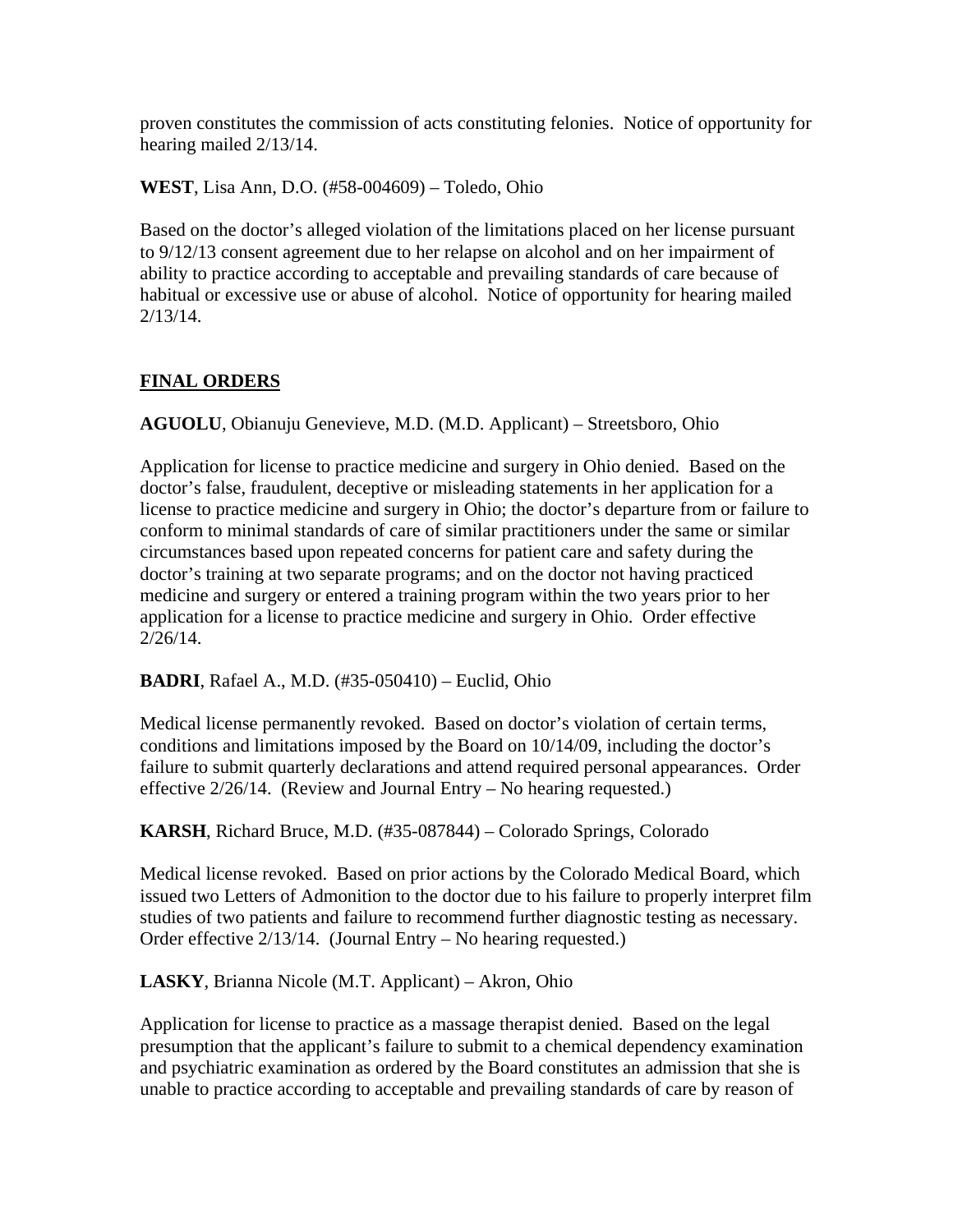her habitual or excessive use or abuse of drugs, alcohol, or other substances that impair ability to practice and her mental illness. Order effective  $2/13/14$ . (Journal Entry – No hearing requested.)

### **LITTLE**, Anthony Huebert, M.T. (#33-020279) – Mogadore, Ohio

Massage therapy license permanently revoked. Based on massage therapist's violation of certain terms, conditions and limitations imposed by the Board on 1/12/12, including massage therapist's failure to submit quarterly declarations and attend required personal appearances. Order effective 2/26/14. (Review and Journal Entry – No hearing requested.)

## **MCTAGUE**, Jerome Anthony, M.D. (#35-063632) – Port Clinton, Ohio

Medical license suspended for at least two years with conditions for reinstatement established. Upon reinstatement of license, doctor to be placed on probation for at least three years. Based on findings that in his evaluation as a Federal Aviation Administration Medical Examiner, doctor departed from or failed to conform to minimal standards of care of similar practitioners under the same or similar circumstances by failing to detect and/or document detecting a patient's deteriorating vision status due to cataracts and macular degeneration. Order effective 2/26/14.

**WILLIAMS**, Aaron Orlando, M.D. (#35-085465) – Ashland, Kentucky

Medical license limited and restricted to prohibit the doctor from performing brachytherapy, including prostate brachytherapy, until such time as the doctor provides evidence that he has a full and unrestricted license in the Commonwealth of Kentucky. Based on prior action by the Kentucky Board of Medical Licensure which issued an Emergency Order of Suspension, the underlying basis being that, in his practice of Radiation Oncology, the doctor failed to conform to or departed from acceptable and prevailing medical practices, which resulted in medical events that should have been but were not reported, and that his continued practice constituted a danger to the health, welfare and safety of his patients and the general public. Order effective 2/13/14.

# **CONSENT AGREEMENTS**

**ALLEN**, Amanda Elizabeth (M.T. Applicant) – Bedford Heights, Ohio

Application for license to practice massage therapy granted. Massage therapy license indefinitely suspended, with interim monitoring conditions and conditions for reinstatement established, including requirement that massage therapist enter into subsequent consent agreement incorporating probationary terms, conditions and limitations to monitor practice. Based on massage therapist's admission that she has been diagnosed with Cannabis Use Disorder and that she is impaired and not capable of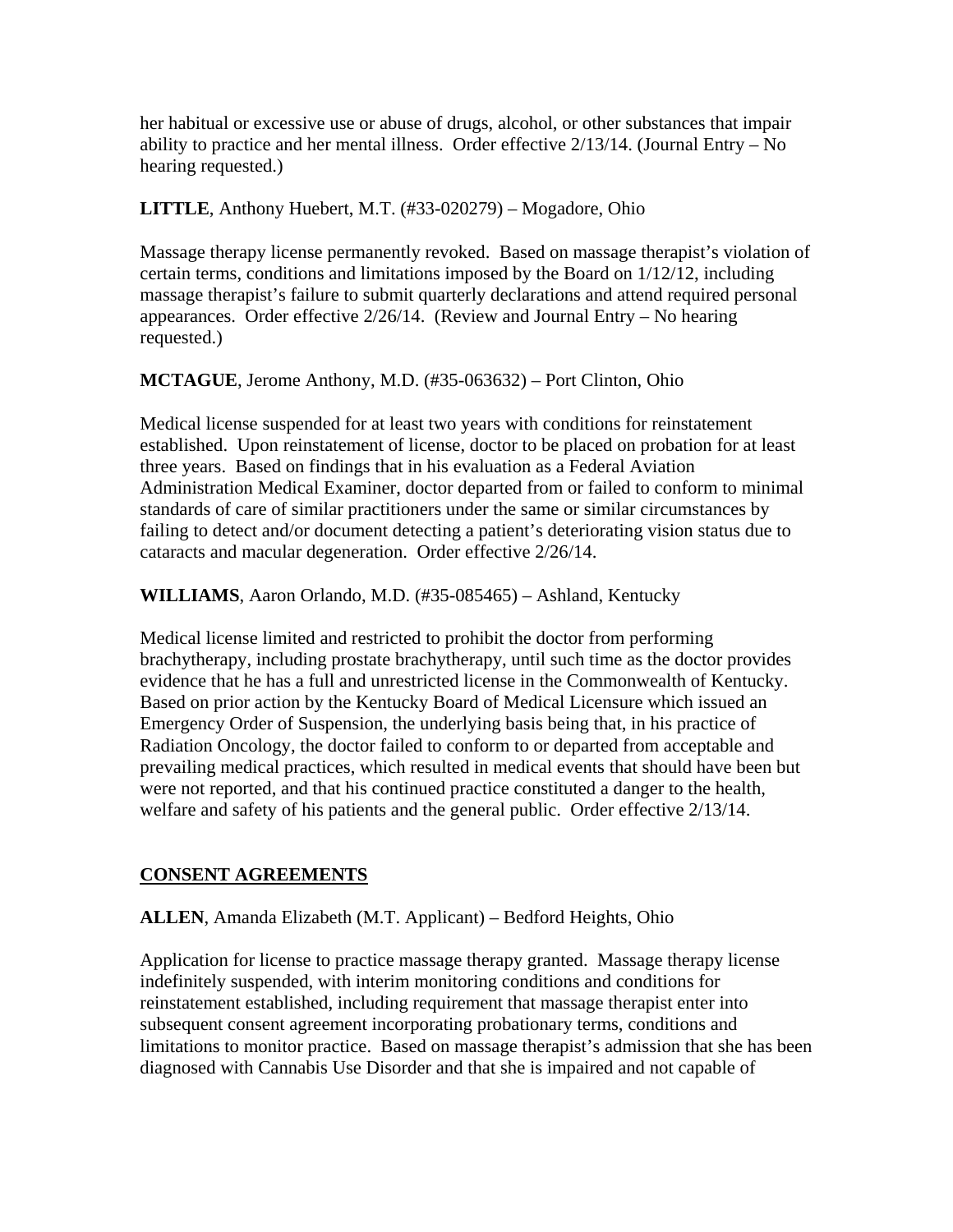practicing massage therapy at acceptable and prevailing standards of care. Agreement effective 2/12/14.

**NELSON**, Tina Marie Drou, M.D. (#35-077017) – Wooster, Ohio

Medical license indefinitely suspended, with interim monitoring conditions and conditions for reinstatement established, including requirement that doctor enter into subsequent consent agreement incorporating probationary terms, conditions and limitations to monitor practice. Based on doctor's admission that she has been diagnosed with Major Depressive Disorder and that such condition currently renders her unable to practice medicine and surgery according to acceptable and prevailing standards of care. Agreement effective 2/12/14.

**REILLEY**, Thomas Edward, D.O. (#34-002803) – Dublin, Ohio

Medical license reinstated subject to probationary terms, conditions, and limitations based on doctor having been deemed capable of practicing according to acceptable and prevailing standards of care so long as treatment and monitoring requirements are in place. Agreement effective 2/12/14; Agreement to remain in effect for at least five years prior to any request for termination.

**RYAN**, Carol G., M.D. (#35-038029) – Kettering, Ohio

Medical license suspended for at least 180 days, with conditions for reinstatement established. License to be placed on probation for a period of at least three years following reinstatement. Based on the doctor's admission to the allegations contained in 4/10/13 Notice of Opportunity for Hearing. Agreement effective 2/12/14.

### **LICENSE REINSTATED**

**MUFFLEY**, Patrick Eugene, D.O. (#34-008355) – Lewis Center, Ohio

Doctor's request for reinstatement of license granted by vote of the Board on 2/12/14 subject to probationary terms and conditions established by 11/13/13 Board Order. Effective 2/20/14.

### **VOLUNTARY SURRENDERS/RETIREMENTS**

**QADRI**, Babar A., P.A. (P.A. Applicant) – Sterling Heights, Michigan

Permanent withdrawal of application for license to practice as a physician assistant accepted by the Board in lieu of further formal disciplinary proceedings pursuant to Sections 4730.26, 4730.25(B)(22), and 4730.25(B)(11), Ohio Revised Code, and on the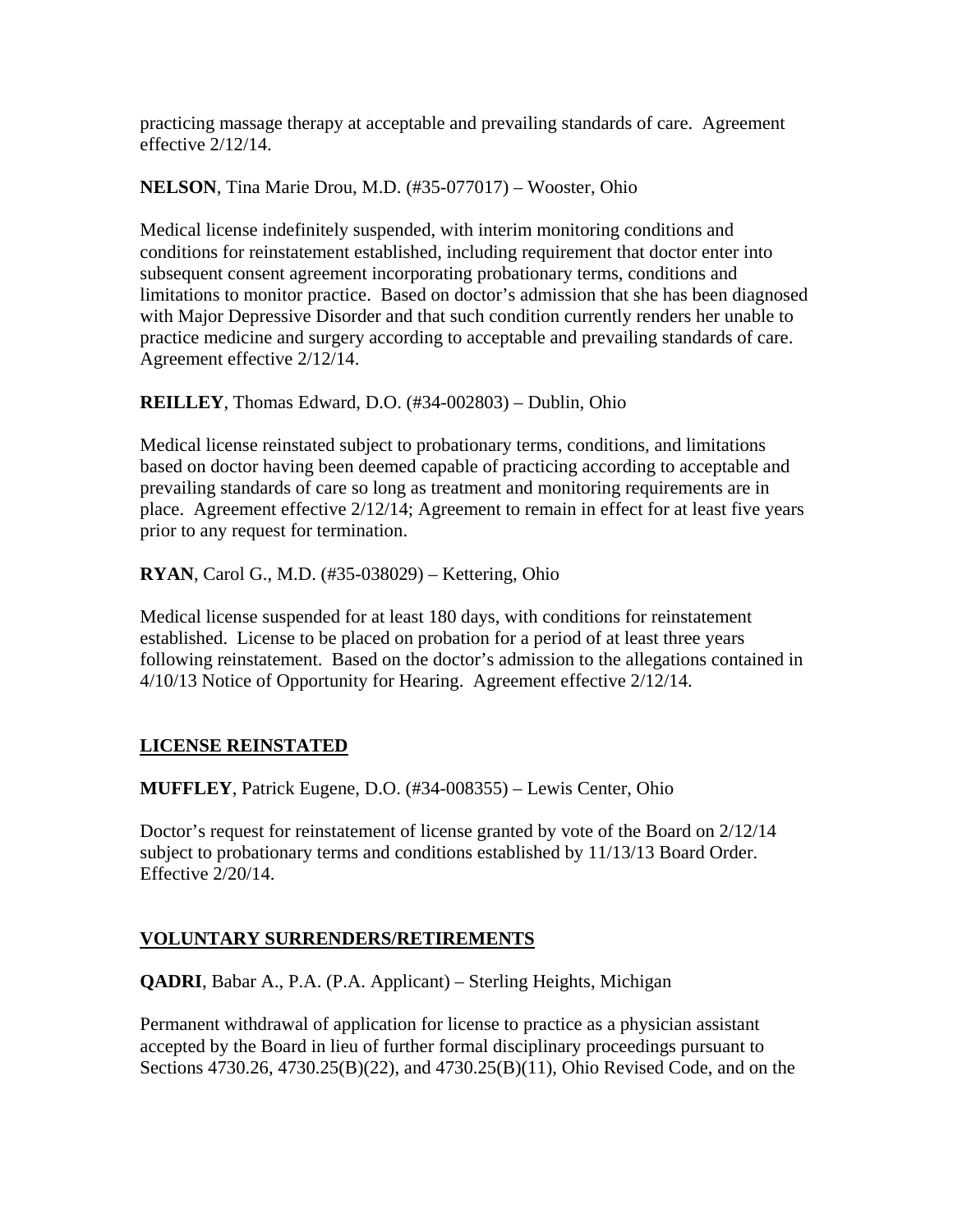physician assistant's admission to all legal and factual allegations set forth in a 10/9/13 Notice of Opportunity for Hearing. Effective 2/12/14.

**RABEN**, Cyril Anthony, M.D. (#35-095710) – Wooster, Ohio

Permanent revocation of medical license authorized by doctor in lieu of formal disciplinary proceedings pursuant to Section 4731.22(B)(6), Ohio Revised Code. Effective 2/12/14.

## **PROBATIONARY REQUESTS AND MODIFICATIONS**

**BLAIR**, Mark Erik, M.D. (#35-081181) – Worthington, Ohio

Doctor's request for approval of monitoring physician granted by vote of the Board on 2/12/14.

**DICKSON**, Bradley Earl, M.D. (#35-065323) – Grove City, Ohio

Doctor's request for approval of prescribing course granted by vote of the Board on 2/12/14.

**KIRKWOOD**, David Charles, M.D. (#35-050689) – Arcanum, Ohio

Doctor's request for approval of additional monitoring physician granted by vote of the Board on 2/12/14.

**WAISSBLUTH**, Alvaro Daniel, M.D. (#35-076104) – Middletown, Ohio

Doctor's request for approval of controlled substance prescribing course granted by vote of the Board on 2/12/14.

**WILLIAMS**, Wayne Marshall, M.D. (#35-045265) – Fayetteville, Georgia

Doctor's request for approval of monitoring physician granted by vote of the Board on 2/12/14.

### **PROBATION TERMINATED**

**KOCZAN**, Katherine Anna, D.O. (#34-009157) – Marble, Pennsylvania

Doctor's request for release from terms of 9/12/07 Consent Agreement granted by vote of the Board on 2/12/14, effective immediately.

**RUBINSTEIN**, Jeffrey Bruce, M.D. (#35-05109) – Florence, Kentucky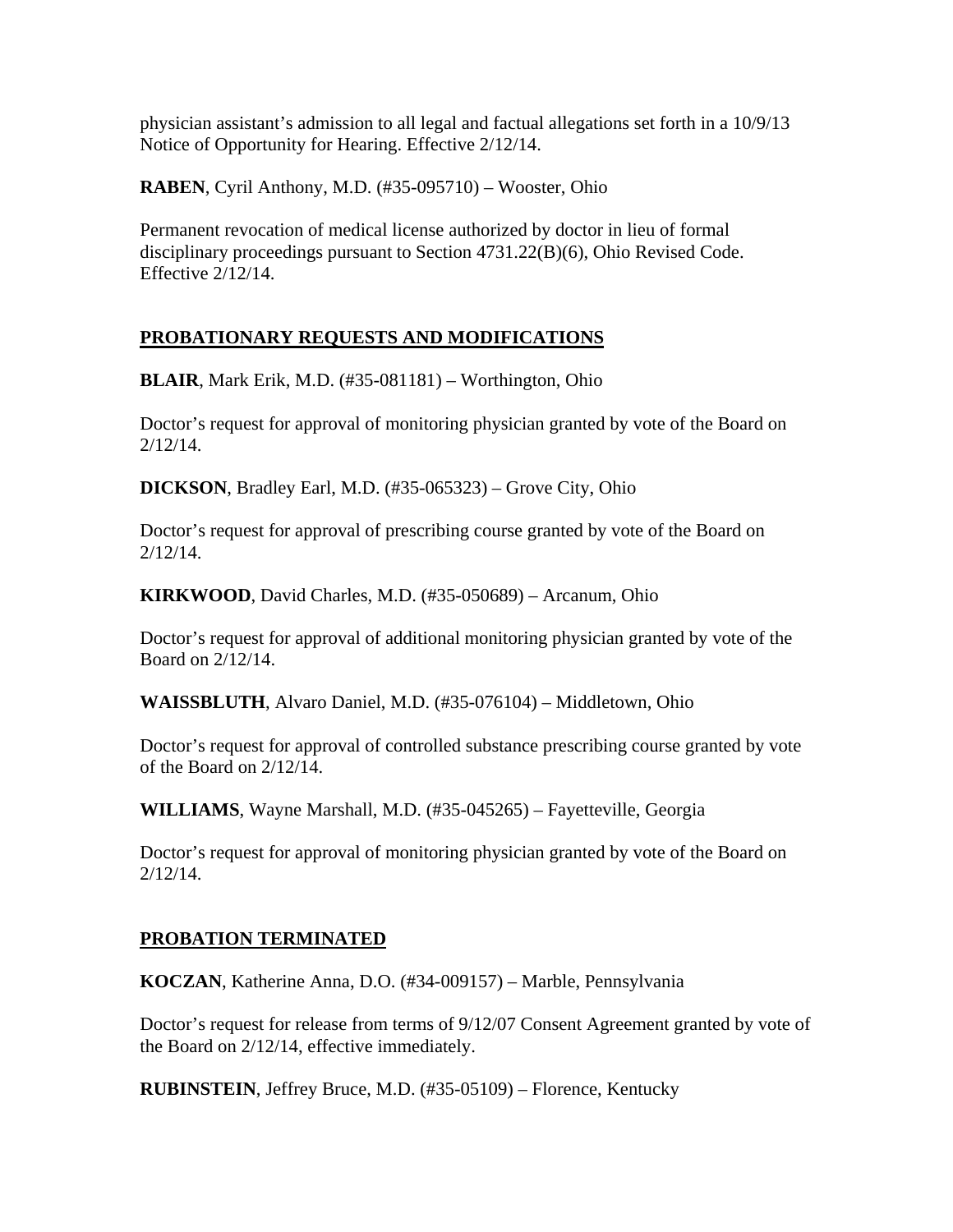Doctor's request for release from terms of 1/11/12 Consent Agreement granted by vote of the Board on 2/12/14, effective immediately.

**SALVAGGIO**, Genevieve Amanda, M.T. (#33-008401) – Cincinnati, Ohio

Massage therapist's request for release from terms of 12/14/11 Consent Agreement granted by vote of the Board on 2/12/14, effective 2/13/14.

**WASEN**, Johanna Wise, M.T. (#33-011721) – Cincinnati, Ohio

Massage therapist's request for release from terms of 11/9/11 Consent Agreement granted by vote of the Board on 2/12/14, effective immediately.

#### **COURT ACTIONS**

**DEMAS**, Christopher Lou, M.D. (#35-042434) – Westerville, Ohio

By Decision and Entry filed on 1/30/14, Franklin County Court of Common Pleas upheld Board's 5/8/13 order of indefinite suspension.

**JACOBS**, Kymberly, M.T. (#33-017782) – Columbus, Ohio

By Decision and Entry issued on 1/13/14, notice of appeal dismissed based on court's finding that massage therapist failed to exhaust her administrative remedies prior to filing an appeal and that she failed to file her appeal in accordance with law.

**KHAN**, Ali, M.D. (#35-082837) – Perrysburg, Ohio

By Entry filed on 1/22/14, Franklin County Court of Common Pleas granted the doctor's motion for stay of the Board's 12/11/13 order permanently revoking the doctor's medical license.

**NALLURI**, Anil Choudary, M.D. (#35-040657) – Canfield, Ohio

By Entry filed on 1/31/14, Franklin County Court of Common Pleas granted the doctor's motion for stay of the Board's 11/13/13 order subjecting the doctor to probationary terms and conditions.

**ROY**, Somnath Dandapat, M.D. (#35-075700) – Avon, Ohio

Notice of appeal of Board's 1/8/14 order of permanent revocation filed by the doctor with the Franklin County Court of Common Pleas on 1/16/14.

**TEMPONERAS**, Margy, M.D. (#35-072571) – Portsmouth, Ohio